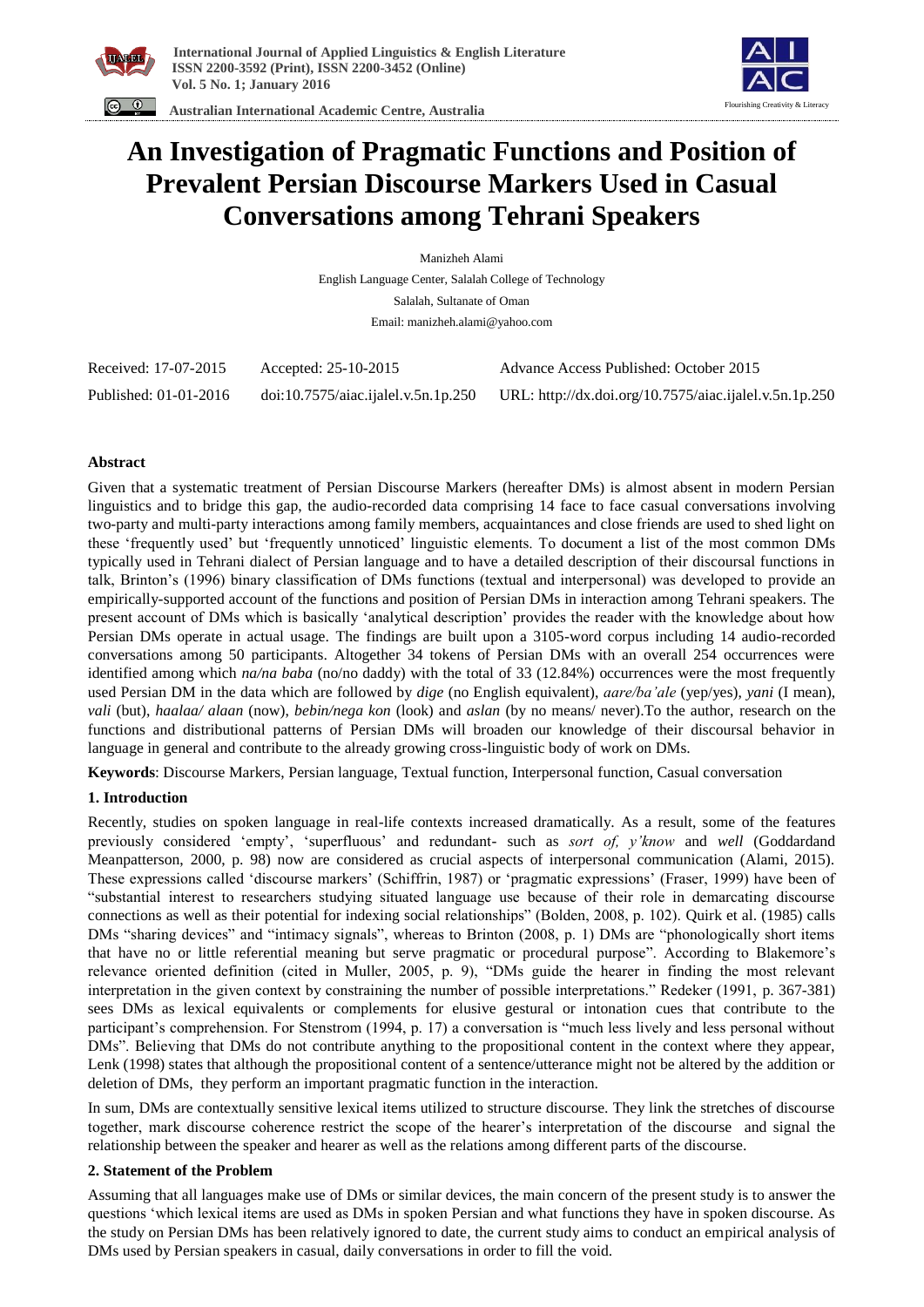#### **3. Objectives of the Study**

The present study pursues the following aims:

- 1. To identify the commonly used lexical items that function as DMs in Persian casual conversation.
- 2. To investigate the pragmatic functions of Persian DMs in the interpersonal and textual domains.
- 3. To specify the position of Persian DMs in the discourse.

#### **4. Review of related Literature**

The last 30 years have observed an explosion of articles and books on DMs, representing different theoretical frameworks and approaches for analysing them. The various terms used to call these features are illustrative of the diversity of functions DMs perform in the discourse. There is no general agreement on what to call these linguistic elements. They have been studied by different researchers under different labels to name a few: DMs (Schiffrin, 1987) (the term adopted in this study), Pragmatic Marker (Brinton, 1996; Fraser, 1996), Discourse Connectives (Blakemore, 1989), Discourse Operators (Redeker, 1991), Cue Phrases (Knott, 1993), Discourse Particles (Abraham, 1991; Kroon, 1995; Schourup, 1985), Pragmatic Particles (Ostman, 1983) and Pragmatic Expressions (Erman, 1987).

Among the prominent studies on DMs, Deborah Schiffrin's (1987) detailed analysis of 11 DMs in English could be regarded as the most comprehensive one. In her book, she provides a detailed analysis of 11 English DMs including: *and, but, or, so, well, then, now, because, oh, y'know,* and *I mean*. To Schiffrin, the coherence based approach towards DMs "combines interactional and variational approaches to discourse to analyse the roles of markers in co-constructed discourse" (Schiffrin et al., 2001, p. 60).

In the Persian context, Dabirmogadam's (2002) comparative study between 'but' from English and *amma* (but) from Persian might be a well-documented study. Though, some scholarly works have been conducted on DMs in a Persian context, the main concern of these studies has been the use of English DMs by non-native, Iranian students among which are the studies by Jalalifar and Hashemian (2010), Jalalifar (2008), Eslami and Eslami-Rasekh (2007) and Bahrami (1992). In their most recent research, Jalalifar and Hashemian (2010) investigated the frequency and functions of English DMs 'uh', 'well', 'you know' and 'I mean' in Iranian students' discourse in an interviewing setting. In his earlier study Jalalifar (2008) investigated the frequency and type of English DMs in the descriptive composition of 90 Iranian EFL students. Another study by Bahrami (1992) attempted to find out the effects of English DMs on the reading comprehension of Persian EFL learners. Eslami and Eslami-Rasekh (2007) emphasize on the facilitative effects of using English DMs on the listening comprehension of Iranian EFL students.

The most recent study by Noora and Amouzadeh (2015, p.91) examined the ways *yani* (it means) "loses its lexical and denotative meanings in favor of some new procedural –pragmatic meanings and functions".

#### *4.1 Features of Discourse Markers*

Although DMs cover a wide range of items from a variety of grammatical classes such as adverbs (frankly, well), lexical phrases (you know, I mean), conjunctions (but, since, and), filler words (oh), they share some features such as:

- 1. They are almost used in all languages (Lenk, 1998; Yilmaz, 2004).
- 2. They are syntactically independent (Schiffrin, 1987).
- 3. They are syntactically flexible, i.e. They may appear at the beginning, in the middle or at the end of an utterance. This flexibility contributes to their enormous usefulness and high frequency in discourse (Futji, 2001).
- 4. They do not affect the propositional meaning of utterance (Brinton, 1996; Schiffrin, 1987).
- 5. They make no contribution to the informational content of discourse.
- 6. They deal with the pragmatic aspects of discourse (Andersen, 2001; Fraser, 1990; Yilmaz, 2004).
- 7. They are meaningful but non-truth conditional (Lam, 2007, p. 29).
- 8. They are multifunctional (Fraser, 1990; Schiffrin, 1987; Yilmaz, 2004).
- 9. They are short, consisting of one to three syllables (Lenk, 1998).

# **5. Theoretical Framework: Development of Brinton's Binary Model**

The present study makes use of Brinton's binary typology (1996) to classify Persian DMs functions. Due to the fact that Brinton's taxonomy has been proposed for English DMs, her model was developed to satisfy the detailed analysis of Persian DMs. The result was a model which would be compatible with the functions of Persian DMs. The proposed framework would deal with Persian DMs at two levels; macro and micro. At macro level the focus would be on DMs functions in the interpersonal and textual domains. Though the developed classification model for DMs in the textual and interpersonal realms comes close to Briton's model, it goes more elaborated at the micro level. At micro level, some sub-functions were developed to define the functions Persian DMs fulfil in the spoken discourse. The specification of categories to represent the functions DMs had in the data was a challenging task because of the multifunctionality of DMs<sup>i</sup>. The resulting scheme consists of six categories for the Persian DMs functions at the textual level and seven categories for their functions at the interpersonal level. The developed categorization is based on the functions Persian DMs display in the data. Figure 1 illustrates Briton's model and figure 2 presents the developed model to define the functions Persian DMs fulfil in spoken discourse.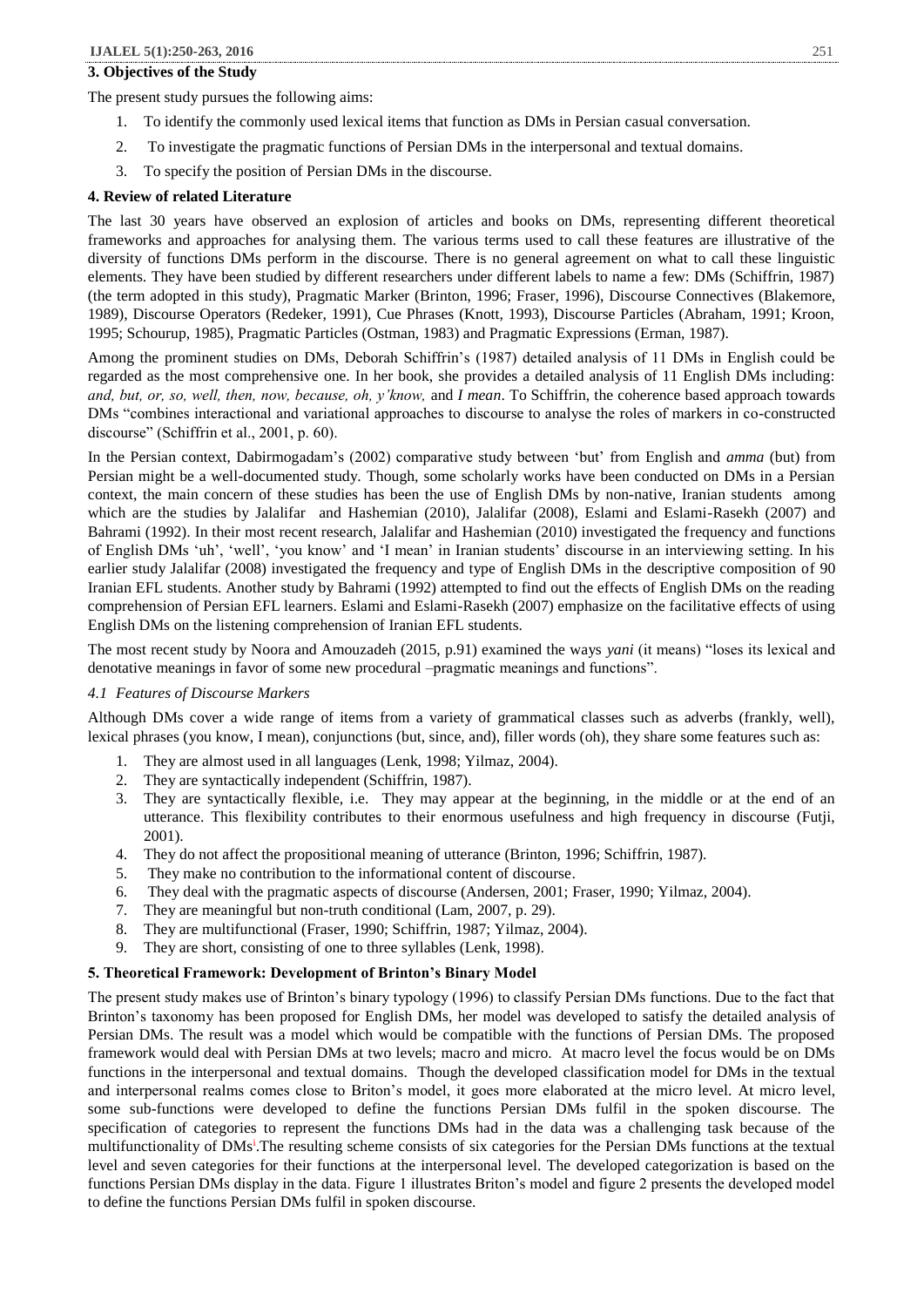

Figure 1. Brinton's Model of DMs functions (1996)



Figure 2. Developed Model for Persian DMs Classification (Based on Brinton's model, 1996)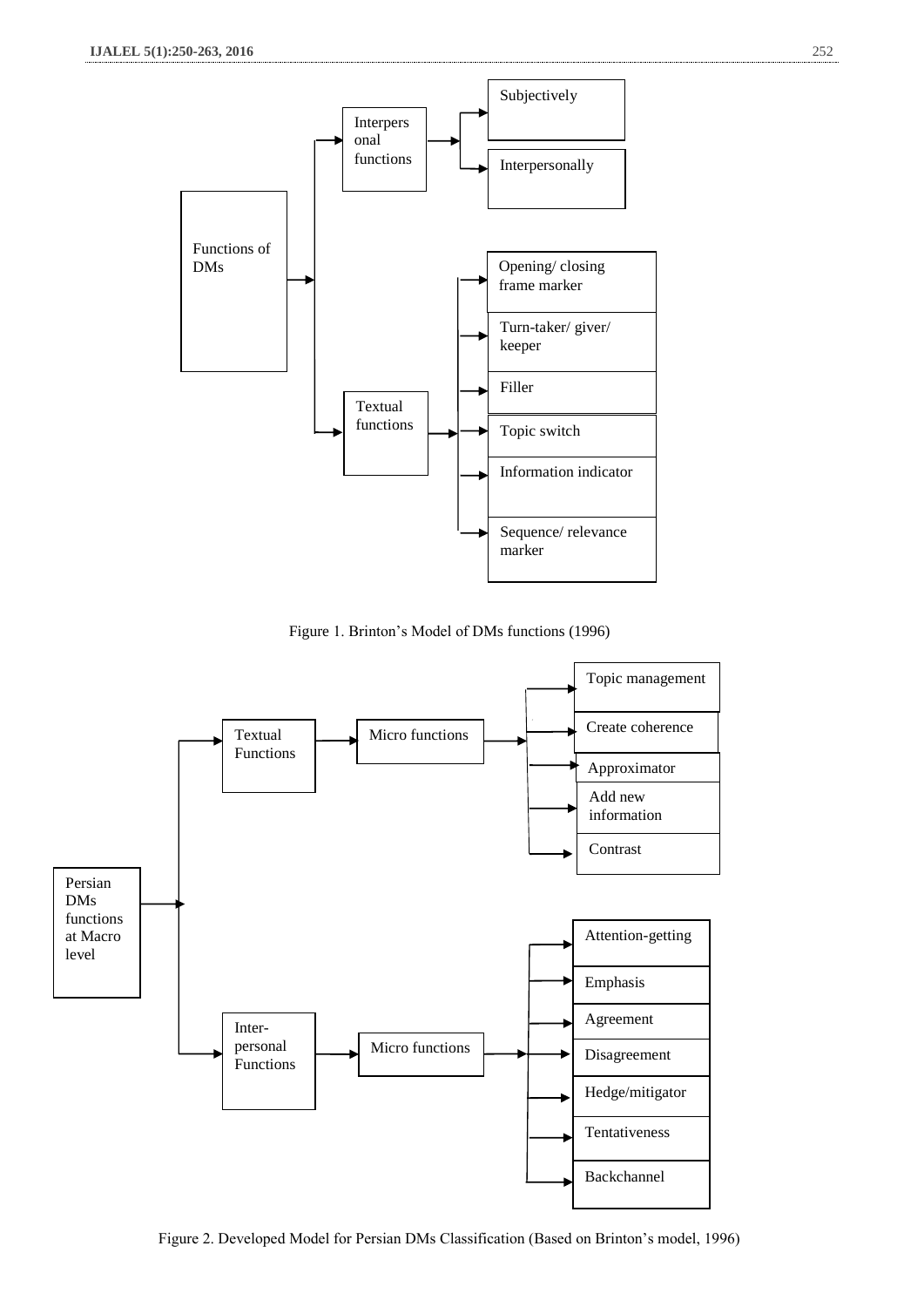As illustrated in Figure 1, Briton's binary categorization of DMs functions was adopted in the present study. In accordance with this approach, all the instances of Persian DMs occurred in the recorded conversations were categorized under two macro functions, the interpersonal and textual functions. Nevertheless, a range of sub-functions had to be defined for Persian DMs on the basis of functions they had in the analysed corpus.

# *5.1 Textual Micro Functions*

At the textual level, DMs deal with the textual resources in the speaker's repertoire to fulfil the following micro functions:

Elaboration: It encompasses 'reformulation/paraphrasing of the preceding proposition', 'speaker's self-correction/selfediting' and 'clarification through exemplification or explanation'.

Topic Management: A blanket term for topic initiation, topic shift, topic closure, floor holding, turn initiation, turn keeping and turn yielding practices.

Create Coherence: A strategy the speaker manipulates to construct coherence among segments of discourse.

Approximator: By breaking the line between past and present, DM approximates 'event time' and 'discourse time'. Add new information: DM helps the speaker to denote new information, i. e., what succeeds is new information about the preceding proposition.

Contrast: DM guides the hearer to take the succeeding proposition as adversative to the preceding one and/or to display a different facet of the phenomenon.

#### *5.2 Interpersonal Micro Functions*

The seven micro functions defined for the Persian DMs at interpersonal micro level are:

Attention- getting: The addressee-oriented strategy used to attract the attention of the partner by highlighting some elements in the discourse.

Emphasis: Indicates the speaker's inclination to emphasize on a specific segment in his/her discourse.

Agreement: To show intimacy with the partner by agreeing on the discussed proposition.

Disagreement: Signalling partnership and engagement in interaction by occupying opposite stand.

Hedge/Mitigator: Helps the speaker to save the face for his/ her partner in the face- threatening speech act.

Tentativeness: It comprises 'reservation', 'doubtfulness', 'hesitation', and 'indecision' practices from the speaker.

Backchannel: As a reception marker, DM is used to provide the speaker with feedback and index the listenership.

#### **6. Research Design**

*6.1 Data Collection*

The data collection for the study started in the beginning of June 2011 and ended in November 2011. A personal audiorecorder with an internal microphone was used for recording conversations. The recordings were done either by the participants themselves or the researcher. Taking into account the "observer's paradox" (Labov, 1972, p. 113) and in order for the participants not to be distracted by the presence of the researcher, she was either absent or in those cases that she had to be present the attempt was to be less involved in the conversations. To collect the data for the study, in the first step the participants were asked for their permission to record their voice. The recordings were saved as sound tracks in the researcher's laptop. Then the recorded conversations were transcribed. In the next step, Persian DMs were identified in transcriptions followed by the specification of DMs functions.

# *6.2 Participants*

The corpus, as shown in Table 1 comprises 14 conversations involving 22 male and 28 female Persian speakers. Segments of the 14 conversations were transcribed and analysed for the purpose of the present study. The estimated time of recorded conversations was five hours and eight minutes (348 minutes) in total from among which some segments were selected for the analysis. The conversations were basically natural, real-life interactions of Persian speakers conversing in informal situations.

The recordings were transcribed in full following Eggins and Slade's (1997) transcription system. After making a decision on the transcription system, the audio-recorded conversations were transcribed into Persian. The transcription phase was followed by the translation into English phase. The translation was neither word for word nor does it provide the literal meaning of the sentence. The attempt was to provide the reader with the pragmatic rather than the literal meaning of the message. In order to facilitate the reading of the transcribed texts, the DMs were italicized in both Persian and English transcriptions. Bearing in mind that DMs are untranslatable elements (Brinton, 1996), the researcher ensured that the English counterparts provided for some Persian DMs to be as close as possible to their meaning in the discourse they occur. The qualitative and quantitative analyses of the data were carried out on the English transcriptions. Care was taken that the translated versions to be compatible, syntactically and semantically, with the Persian transcriptions. Overlap, as a feature of natural talk often emerged in the recorded conversations. The sign == was used to indicate the point where two or more participants' talk overlaps. Another feature of spontaneous talk is a stretched word which happens for a variety of reasons (e.g. to buy time, slip of tongue). In this study the stretched words were presented by the repeated letters of the word (e.g. Todddaaayyy). The references to people, name of cities, countries, ethnical groups etc. are presented by the initial letter followed by hash ## in order to protect their privacy and anonymity (e.g. S##, I##). The emphasized words uttered by rising intonation were CAPITALIZED in the transcriptions (e.g. SURE). Attention was paid to capture all the actual words used by the speakers. However, in those cases when the stretches of talk were inaudible or incomprehensible because of external noise and/or low volume of the speaker's voice, the sign ( ) was used. In order to conceal the identity of the participants, the letters 'M' and 'F' were used to indicate male and female speakers respectively.

The range of conversations involves an array of situations including; conversation among immediate family members (e.g. wife and husband, mother and children), extended family members (e.g., aunt and nephew) and close friends.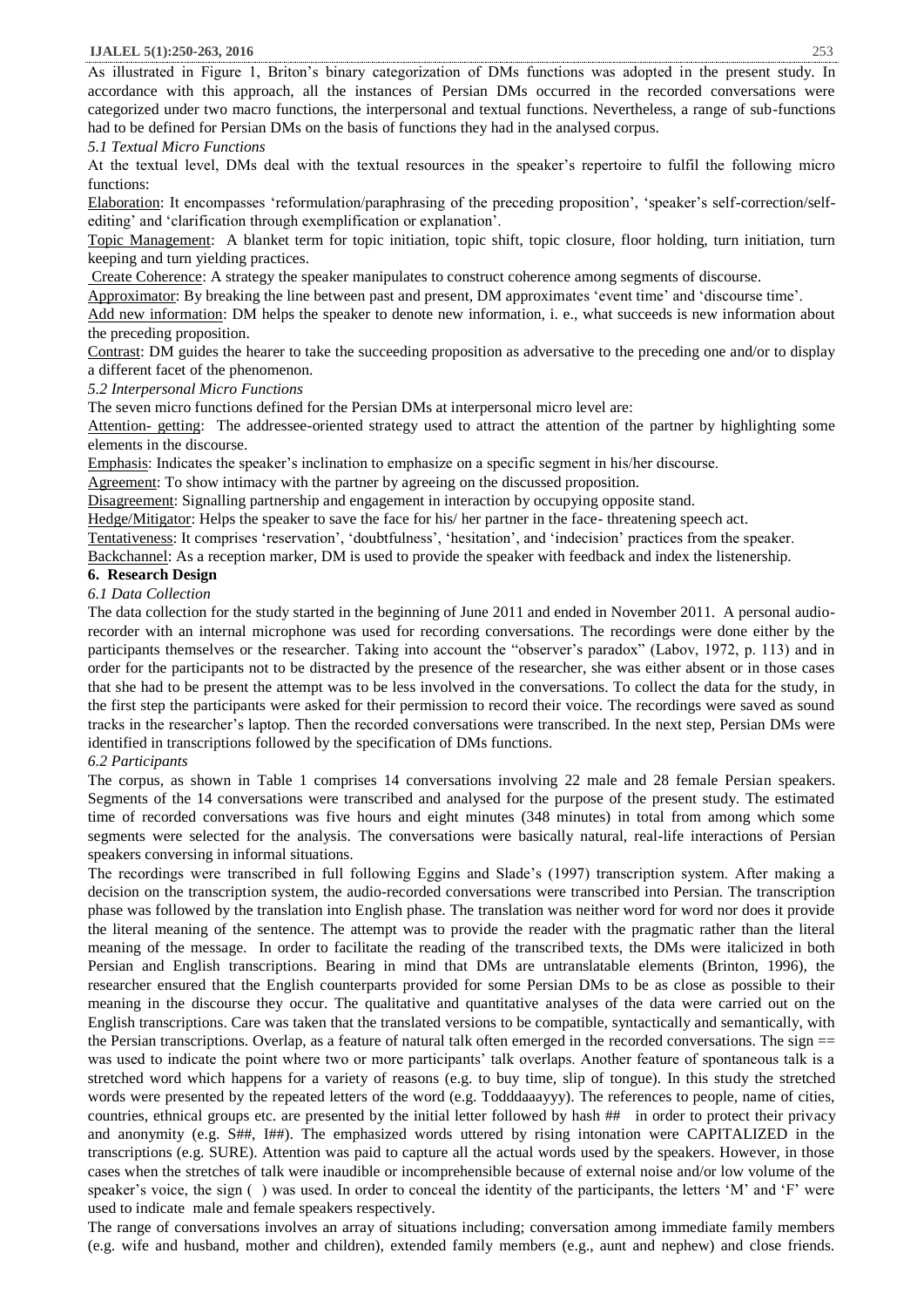Except for three cases, all the conversations were recorded indoors. The particular dialect spoken by people living in Tehran, the capital of Iran has been the focus of the present study<sup>ii</sup>. Care was taken to ensure that the speech is spontaneous because this extemporaneous quality provides the necessary conditions for the use of DMs in discourse. The summary of recording excerpts including the number of participants, the setting, participants' age range and the length of conversations are presented in table 1.

|  |  | Table 1. Summary of recording excerpts |  |
|--|--|----------------------------------------|--|
|--|--|----------------------------------------|--|

| Corpus     | No. of<br>Participants | Male | Female | Age           | Setting        | Length of<br>conversati |
|------------|------------------------|------|--------|---------------|----------------|-------------------------|
|            |                        |      |        |               |                | on                      |
| Excerpt 1  |                        |      |        | $22 - 27$     | home           | 15 min.                 |
| Excerpt 2  |                        |      |        | $<$ 25-32>    | home           | 45 min.                 |
| Excerpt 3  |                        |      |        | $<$ 22-27>    | home           | 35 min.                 |
| Excerpt 4  | 4                      |      |        | $27 - 32$     | home           | 20 min.                 |
| Excerpt 5  |                        |      |        | $<$ 27-32>    | home           | 10 min.                 |
| Excerpt 6  | 4                      |      |        | $<22-42>$     | home           | 23 min.                 |
| Excerpt 7  |                        |      |        | <47-65>       | home           | 27 min.                 |
| Excerpt 8  |                        |      |        | $<$ 30-65 $>$ | home           | 40 min.                 |
| Excerpt 9  |                        |      |        | $<$ 25-27>    | art exhibition | 17 min.                 |
| Excerpt 10 | 6                      |      |        | $<$ 25-59 $>$ | home           | 20 min.                 |
| Excerpt 11 |                        |      |        | $<$ 59-65 $>$ | car            | 14 min.                 |
| Excerpt 12 | 2                      |      |        | $<$ 35-57 $>$ | home           | 3 min.                  |
| Excerpt 13 | 6                      |      |        | $<$ 35-65>    | home           | 42 min.                 |
| Excerpt 14 | 4                      |      |        | $<$ 25-59 $>$ | cafe           | 37 min.                 |
| Total      | 50                     | 22   | 28     | $<$ 22-65>    |                | 348 min.                |

# *6.3 Frequency of Persian Discourse Markers*

An inventory of Persian DMs, identified via the qualitative analysis of the data, is presented according to the frequency of occurrence in Table 2.

|  | Table 2. Persian DMs according to the frequency of occurrence. |
|--|----------------------------------------------------------------|
|--|----------------------------------------------------------------|

| Discourse Marker        | English gloss         | f              | Ratio (%) |
|-------------------------|-----------------------|----------------|-----------|
| na/na baba              | No/no daddy           | 33             | 12.99%    |
| dige                    | No English equivalent | 30             | 11.81%    |
| aare/ba'ale             | yep/yes               | 27             | 10.62%    |
| yani                    | it means              | 25             | 9.84%     |
| Vali                    | but                   | 13             | 5.11%     |
|                         | now                   |                |           |
| haalaa/alaan            |                       |                |           |
| bebin/nega kon          | look                  | 12             | 4.72%     |
| aslan                   | never/by no means     | 10             | 3.93%     |
| ee                      | no English equivalent | 8              | 3.14%     |
| ke                      | no English equivalent | $\overline{7}$ | 2.75%     |
| ba'ad                   | then                  | 6              | 2.36%     |
| aakhe,                  | no English equivalent | 5              | 1.96%     |
| aahan                   |                       | $\overline{4}$ | 1.57%     |
| taze                    |                       |                |           |
| hmm,                    | no English equivalent |                |           |
| vallah                  | you know              |                |           |
| midoni,                 | I don't know          | 3              | 1.18%     |
| nemidonam/nemidonam chi | no English equivalent |                |           |
| mage                    |                       |                |           |
| Chon                    | because               |                |           |
|                         | but                   |                |           |
| Montaha                 | no English equivalent |                |           |
|                         | I say(that)           | $\overline{2}$ | 0.78%     |
| chiz/chiz bodesh        |                       |                |           |
|                         |                       |                |           |
| migam ke                |                       |                |           |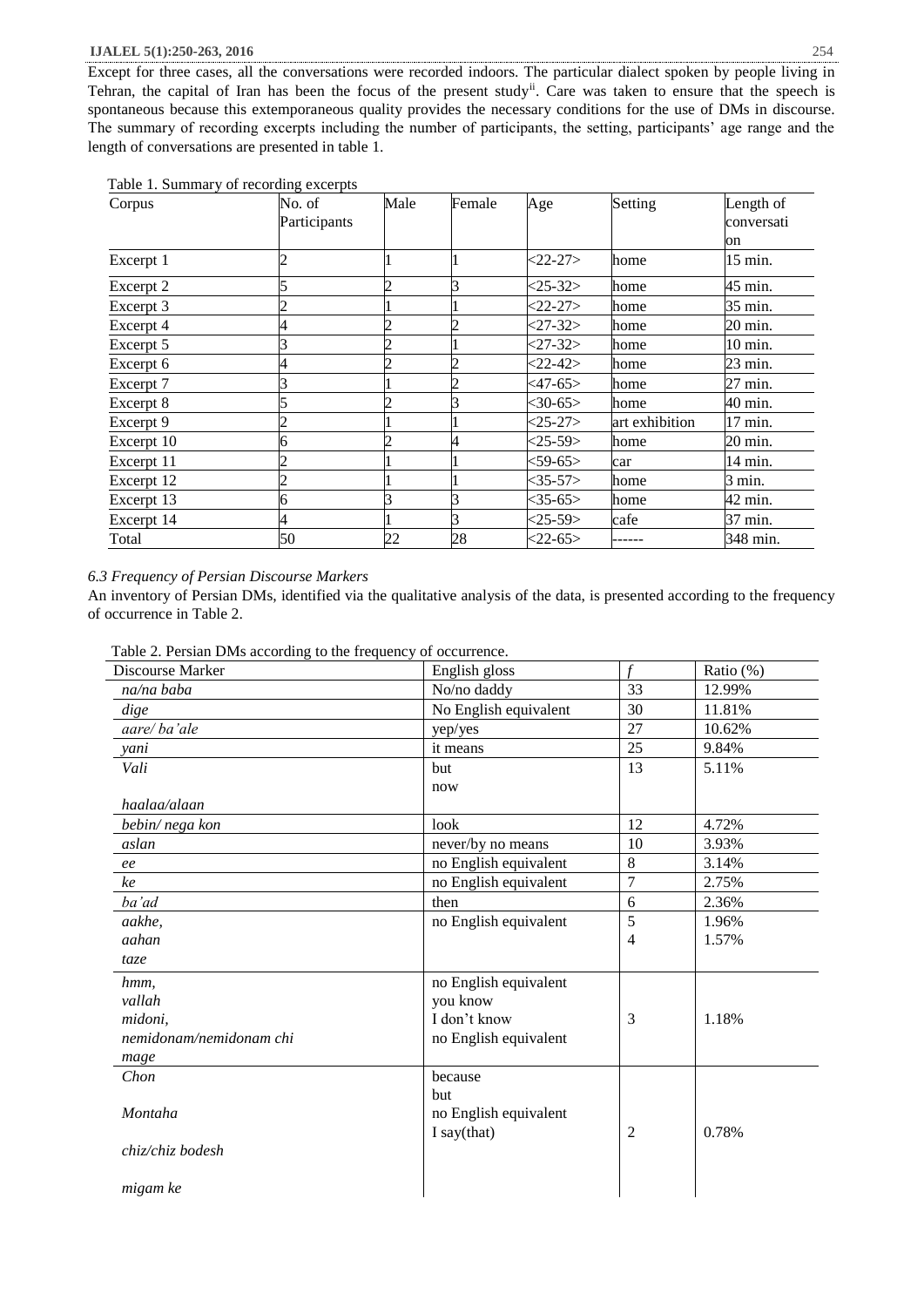| rasti   | no English equivalent |   |       |
|---------|-----------------------|---|-------|
| haan    | nothing               |   |       |
|         | what is?              |   |       |
| hichi   | for example           |   |       |
|         | you think             | 1 |       |
| chiye   | no English equivalent |   |       |
|         |                       |   | 0.39% |
| masalan |                       |   |       |
|         |                       |   |       |
| fek kon |                       |   |       |
|         |                       |   |       |
| eeyva   |                       |   |       |
| eehe    |                       |   |       |
| $00\,$  |                       |   |       |

Table 2 provides the basic statistical information about Persian DMs used in 14 excerpts of various lengths as well as their percentages. It shows the overall frequency of DMs used by Persian men-women in casual conversations, arranged from the most frequent to the least frequent ones. There are altogether 34 tokens of Persian DMs with an overall 254 occurrences in the data. As Table 2 illustrates, the most frequent DMs identified in the corpora are; *na/na baba* (no/no daddy)*, dige* (no English equivalent)*, aare/ba'ale* (yeah/yes)*, yani* (I mean)*, khob (well), vali (but), haalaa/alaan*(now)*, bebin/nega kon* (look)*, aslan* (never, not at all), *ee* (no English equivalent), *ke* (no English equivalent) and *ba'ad* (then) among which 10 DMs have corresponding English expressions. As it can be inferred from Table 2 the DM *na/ na baba*  (no/no daddy) occupies top rank in the frequency list of Persian corpora with the total of 33 (12.84%) occurrences.

#### **7. Findings**

Persian is among the languages which allow its speakers the flexibility of selecting linguistic items from various categories to function as DM at above sentence level. The most common Persian DMs, their core functions and other functions they fulfil in the oral discourse are discussed in detail below.<sup>iii</sup> The provided examples are excerpts selected from the corpus.

In terms of DMs positions in Persian discourse, it is observed that 135 uses of DMs are utterance-initial, 81 are utterance-medial and 21 occurred in the final position which indicates the Persian DMs strong proclivity to occupy the initial position. Apparently, this initial occurrence contributes to the smooth negotiation of turns in conversation by connecting the new turn to the previous discourse, mitigating the force of upcoming speech acts and helps the speaker to take turn and keep it. This finding is in line with the syntactic feature Brinton (1996) attributes to DMs when he asserts that the initial position is optimal for the DMs occurrence. The results further validates Muller's (2005, p. 5) account of DMs position as he states that DMs are supposed to appear "at the beginning of a discourse unit".

#### *7.1 Na/Na baba (no/no daddy)*

The results of the study show that in 14 casual conversations of various lengths, *na/na baba* (no/no daddy) is the most frequently used Persian DM with 33 occurrences out of 254 total numbers of DMs. As the qualitative analysis of the corpus suggests, the default function of *na/na baba* (no/no daddy) is to indicate the speaker's disagreement/nonalignment with the other speaker(s). Being the first linguistic element, this non-alignment function of *na/na baba* (no/ no daddy) in most cases is blended with the turn taking/turn initiating function it has in discourse. Apparently, among the functions that account for the presence of *na/na baba* in Persian discourse are: to preface the dispreferred response in the speech act of question and answer, to initiate topic, act as turn-entry device, to initiate explanation and to get the attention of the addressee when used with rising intonation. A noteworthy difference between *na* (no) and *na baba* (no daddy) is that while the former can function at sentence level as a negative response to the adjacency pair of question and answer (as non-DM) as well as at discourse level with aforementioned functions (as DM), *na baba* (no daddy) only functions at discourse level and no non-DM meaning can be attributed to it. Indeed, the sense the word *baba* (daddy) implies is blurred in the meaning of *na* (no).

Despite the fact that in the process of Grammaticalization/Pragmaticalization "the syntactic information of a lexical item is sacrificed for the role of subjective form used for expressing speaker's view point" (Travis, 2006, p. 45), nevertheless it keeps some aspects of its characteristics when it is used as DM. In the case of *na/na baba* (no/ no daddy), the negative force that accompanies the speaker's disagreement/non-alignment shares the same aspects of negative response in question and answer adjacency pair.

Example 1

زن: من بحثم سر اینکه ) ( خودم میدونستم گفتن کسانی که فلوشیپ دارن کل دوره 2 ساله. تازه ) ( من تازه آی اس آی داشتم. تازه شما هم میگین میگن آی اس آی هم نه مرد: نه آی اس آی میگن ولی در هر حال اگه داشته باشین شما میتونین ) (

M : *na* (no) they say ISI *vali (but)* anyhow if you have got it, you can (inaudible)

The male speaker's non- alliance/ disagreement with his friend by inserting *na (no)* in the initial position is hedged by *vali* (but) in the medial position.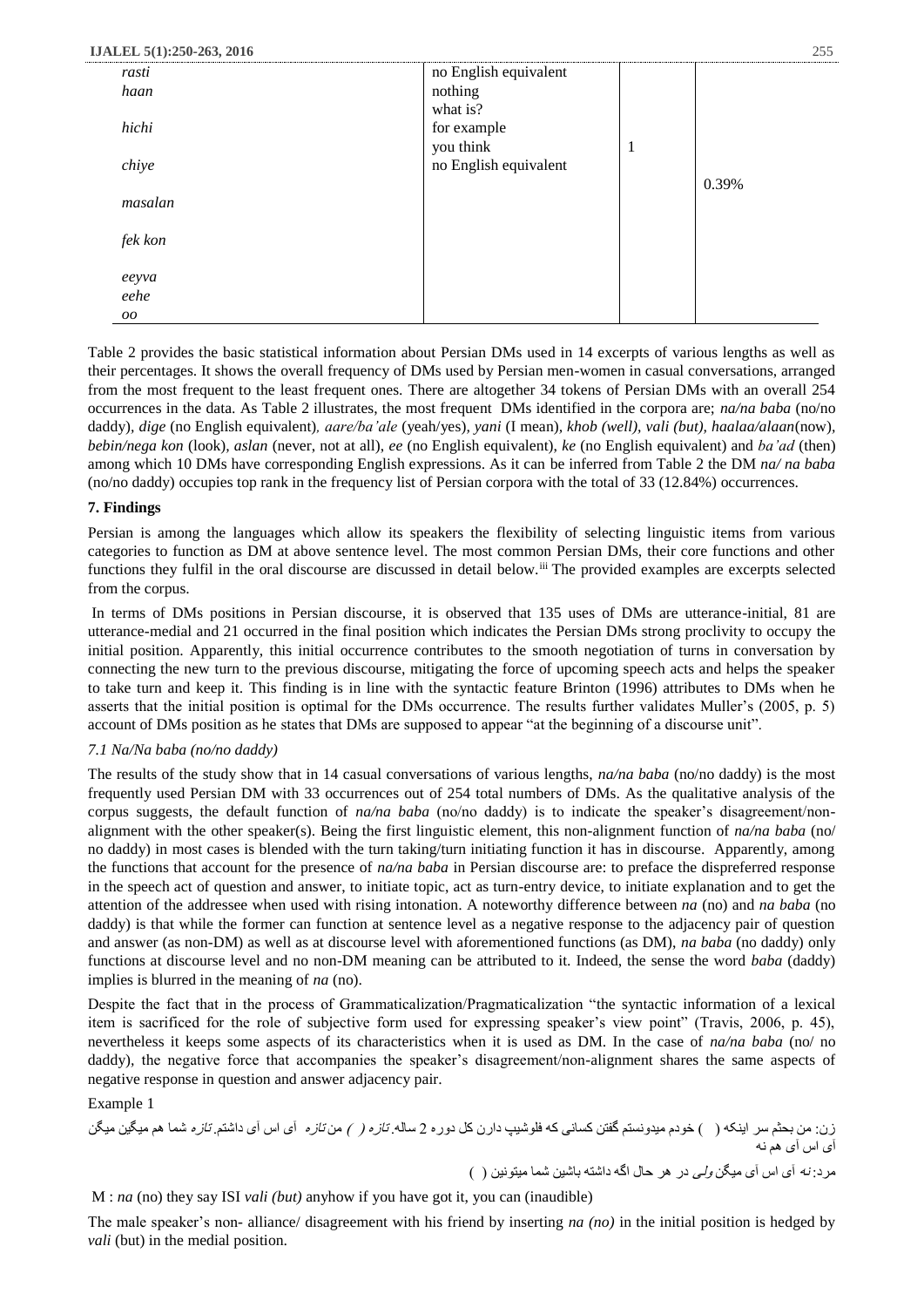Example 2

زن: بعد روز مصاحبه که رفتم گفتن 2 تا چاپ سال اول داشته باشین. آخه سال اول دانشجو، 2 تا چاپ ،از آدم پدر در میارن

$$
[\check{\phantom{a}}^{\phantom{\dagger}}\check{\phantom{a}}^{\phantom{\dagger}}]
$$

مرد: نه آقا میدونی چیه این پایین هم نوشته. کورز مود و میکس مود با معدل نمیدونم چی چی

M : *na* (no) guys, do you know what is the point. See it has been written here down.Course mode and mix mode as well as high GPA.

The male speaker's use of *na* (no) in the initial position is for two purposes. On the one hand, it acts as turn-entry device employed by M. It signals that the producer is the new holder of the current turn. On the other hand, it is used as an attention- getting device. In this way M announces that what he is going to talk about is different and he desires to get the attention of the others.

Example 3

زن: == نه بابا چیزای کهنه== مر د: *نه بابا* کنسر و چیه مواد افز و دنی دار ه

*F: Na baba* (no), out of date products

M3==*na baba* (no) .What is the use of canned food. It contains some additives

Table 2 shows the occurrence of *na /na baba* (no/no daddy) in different positions in utterance.

| Lable 5. Distribution of <i>ha /ha baba</i> (no/ no daddy) in Fersian discourse |         |         |         |            |       |  |
|---------------------------------------------------------------------------------|---------|---------|---------|------------|-------|--|
| Discourse                                                                       | Initial | Medial  | Final   | Standalone | Total |  |
| Marker                                                                          |         |         |         |            |       |  |
| na/na                                                                           | 29      |         |         |            | 33    |  |
| baba                                                                            | (88%)   | $(6\%)$ | $(3\%)$ | $3\%$      |       |  |

Table 3. Distribution of *na /na baba* (no/ no daddy) in Persian discourse

Table 3 shows the occurrence of *na/na baba* (no/ no daddy) in different positions of utterance. Apparently, *na/na baba*  (no/ no daddy) has a strong tendency to appear in initial position (88%). It appears 33 times in the participants discourse with 29 turn-initial, 2 medial and1 final occurrence. As a standalone element 1 occurrence is recorded for it.

#### <sup>7</sup>*.2 Dige (no English equivalent)*

As there is no non-DM occurrence of *dige* (no English equivalent) reported for it in the corpus, its status as a Persian DM is crystal clear. The qualitative analysis of the data suggests that the default function of *dige* (no English equivalent) is as 'emphatic marker'. Among those peripheral functions that DM *dige* serves in the Persian discourse are: to intensify the force of speech act, to mark the speaker's attempt in extracting information from his/her memory, to gain time, to close one topic and shift to another topic and to indicate the cognitive state of certainty the speaker tries to transfer to the hearer.

Example 1

مرد:1 .....دختره بود با تو هم دوره شده بود. اعصابتو خرد کرده بود

مرد:2 دیوونم کرده بود دیگه ==وسط ارایه حاال اینجا مثال کالسه...

M: she made me crazy *dige* (no English equivalent)==In the middle of presentation, *haalaa* (now) assume here is classroom….

The final occurrence of *dige (no English equivalent)* above has an emphatic function.

Example 2

مرد: بعد دیگه بعد چیز کردااااارفتیم فیلمو نگا کردیم

M: then *dige* then he did *ee*, we went together and watched the movie

In the above segment *dige* signals the male speaker's mental process of hesitancy. In addition, it helps him to fill the time gap to keep the floor to be able to elaborate more on the topic under discussion before yielding it to his interlocutor.

Example 3

مرد: بچه های ا## خودشون میگن " ما عید فطرو شب عید فطرو میریم تو پارک میخوابیم که فطریمون بیوفته یقه ی شهرداری" ]خنده[

زن: دیگه اونا واقعا رو دست اس## ها و ان## ها بلن شدن

F: *dige* (no English equivalent) they are really worse than S## and E##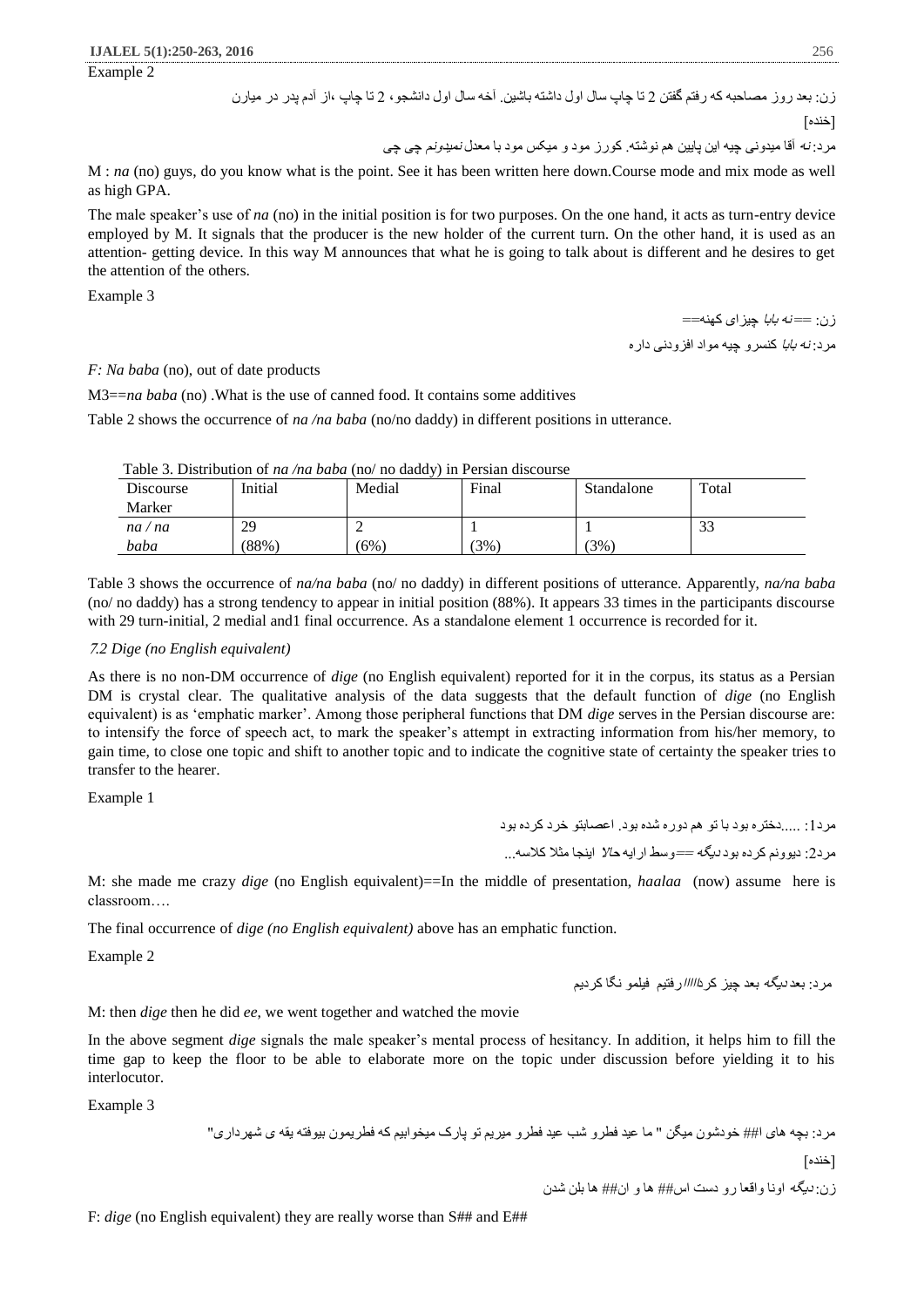As observed previously, the final occurrence of *dige* (no English equivalent) is considered as a typical position for it where it is used for emphasis. However, it seems that the position does not have a significant role in its function as emphatic marker. In other words, the initially occurring *dige* (no English equivalent) above by the female speaker is used for an identical function as well, i.e. emphasis.

The distributional pattern of DM *dige* (no English equivalent) is presented in the following table.

| Table 4. Distribution of <i>tage</i> (no English equivalent) in I cistan discourse<br>Discourse<br>Marker | Initial | Medial     | Final    | Standalone | Total |
|-----------------------------------------------------------------------------------------------------------|---------|------------|----------|------------|-------|
| dige                                                                                                      | $17\%$  | 10<br>33%) | $(50\%)$ | $(0\% )$   | 30    |

Table 4. Distribution of *dige* (no English equivalent) in Persian discourse

As illustrated in Table 4 although *dige* (no English equivalent) is not sensitive to the position in which it appears, it is used frequently in the final position (50%) which accounts for the emphatic function it conveys. The non -occurrence of *dige* (no English equivalent) as a standalone element in Persian discourse accounts for the implication it has for demarcating the emphasis the speaker tends to convey and his/her inclination to highlight it for the hearer. To this end *dige* (no English equivalent) has to accompany the speaker's proposition and cannot be used as a standalone element. Furthermore the standalone *dige* (no English equivalent) in Persian discourse would convey different meaning which suggests its meaning at sentence level.

### <sup>7</sup>*.3 Aare /Ba'ale (yeah/yes)*

An observation in terms of the frequency of *aare/ba'ale* (yeah/yes) as DM and as non-DM (positive response in question and answer pair) is that out of 29 tokens of *aare/ ba'ale* (yeah/yes)in the data 27 are used as DM (93%). The grammaticalization process during which the propositional meaning of *aare/ba'ale* (yeah/yes) develops into pragmatic function at textual/interpersonal levels accounts for their frequent use. This diachronic development takes place when *aare/ba'ale* (yeah/yes) as a positive response to Yes/No question shifts to *aare/ ba'ale* (yeah/yes) as agreement marker at discourse level. As DM, the core function attributed to *aare/ba'ale* (yeah/yes) in this study is 'to encode the speaker's agreement' (the marker of listenership). Among the functions defined for *aare /ba'ale* (yeah/yes) in the corpus are: to shift the topic, as response-initiator, topic introducer, backchannel to signal agreement, to acknowledge the mutual agreement upon the subject, quotative marker to initiate the quotation, to register a sort of certainty to the speaker's own proposition (self-assertiveness), to take the floor, backchannel to index corroborant with the hearer, and to signal the speaker's state of mind from uncertainty to certainty.

Example 1

زن: آره آقای دکتر. آقای دکتر چند تا تا حاال مریض داشتین اینجوری؟== آقای دکتر نمی شنوند

F: *aare* (yeah) aagaye (polite address form used for men) doctor, aagaye doctor how many patients with same problem do you have?==doctor doesn't hear me.

#### M: ==for migraine?

F begins the discussion by addressing M. *Aare* (yeah) helps her to initiate the topic. In this way it signals turn taking and the onset of the topic that she opens up.

Example 2

مرد:ا کنسرو چیه مواد افزودنی داره زن: آره مواد افزودنی داره سرطان زاست

M:==What is the use of preserved food. They include some additives.

F: *aare (yeah)* they contain additives. They are cancerous.

F's agreement with M in terms of the harmful effects of preserved foods is shown by *aare* (yeah) in the initial position of her turn.

The distributional flexibility of *aare/ba'ale* (yeah/yes) is displayed in Table.

| Table 5. Distribution of <i>aare/ba'ale</i> (yeah/yes) in Persian discourse |         |        |        |            |       |  |  |
|-----------------------------------------------------------------------------|---------|--------|--------|------------|-------|--|--|
| Discourse                                                                   | Initial | Medial | Final  | Standalone | Total |  |  |
| Marker                                                                      |         |        |        |            |       |  |  |
| Aare/Ba'ale                                                                 | כ ו     |        |        |            |       |  |  |
|                                                                             | (56%)   | $11\%$ | $7\%)$ | $26\%)$    |       |  |  |

Table 5. Distribution of *aare/ba'ale* (yeah/yes) in Persian discourse

As the table shows, DMs *aare/ba'ale* (yeah/yes) frequently occupies the initial position (56%) which contributes to their function as agreement/alignment markers in the dialogical sense. Taking into consideration Schiffrin's statement that "conversation requires a delicate balance between the satisfaction of one's own needs and the satisfaction of other's needs" (1987, p. 100), the Persian speakers' use of *aare/ba'ale* as agreement marker could be interpreted as a care for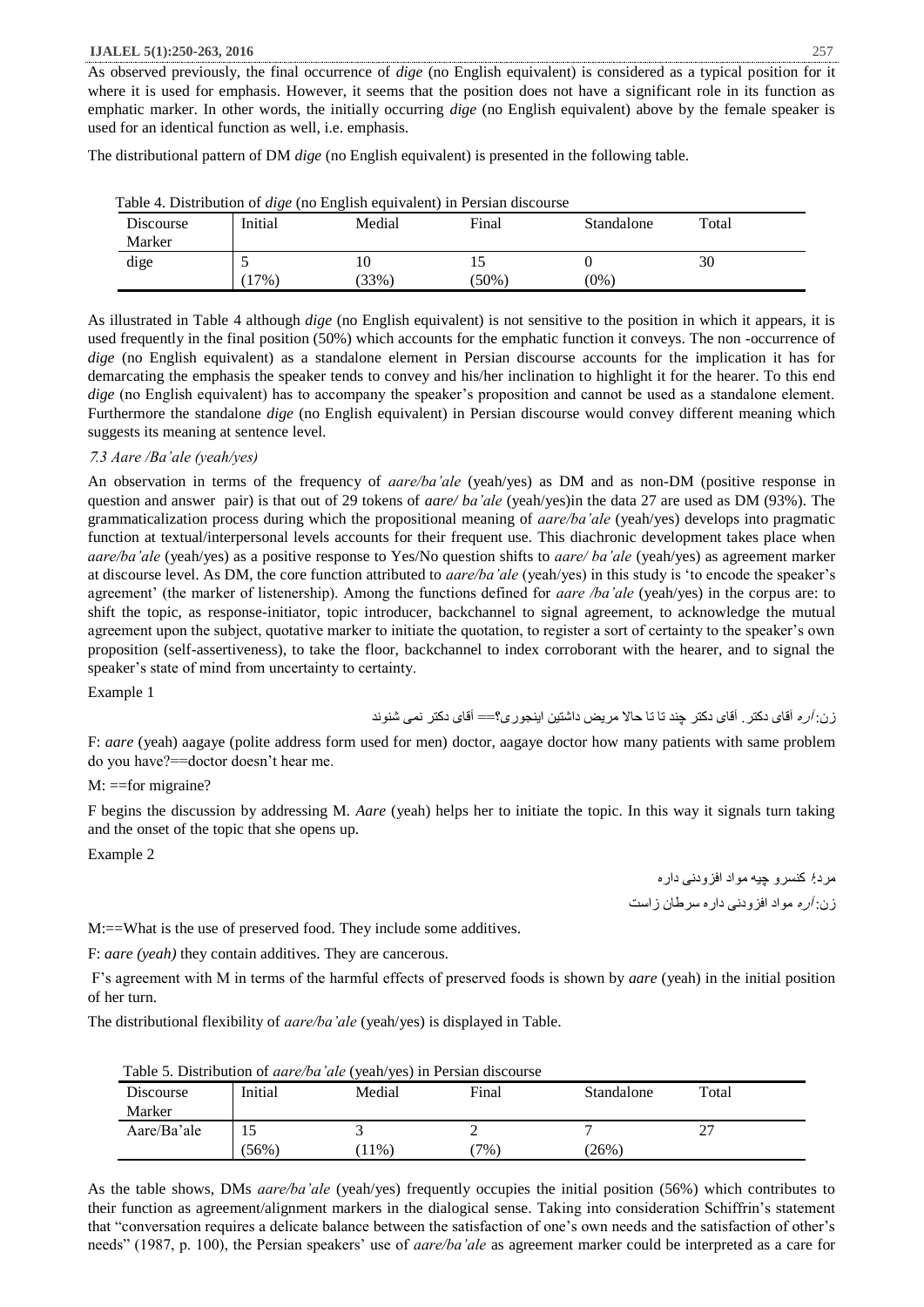their interpersonal needs as well as "other's needs", (i.e., being considerate) which is a value in Iranian's culture. Iranians try to avoid self-promotion and they care about their addressees face especially when they are among close friends and family members. They resort to a variety of strategies to keep the face for their speech partner.

The second frequently used position by *aare/ba'ale* (yeah/yes) is standalone (26%) which index their function as the backchannel maker. It signals listenership and contributes to the establishment of the relationship at interpersonal level. <sup>7</sup>*.4 Yani (it means)*

The core function specified for *yani* (it means) in the data is 'elaboration' through clarification, adding new information and the reformulation of the preceding proposition. Another function of *yani* (it means) encompasses floor holding/turn keeping device through which the speaker tries to maintain the line of talk and hold the floor for his/her speech. *Yani* (it means) projects on the proposition via elaboration in order to prevent misunderstanding on the part of the hearer. As self-editing/self-correcting device it helps the speaker to repair his/her discourse by providing the hearer(s) with extra information. It further contributes to the truth-conditionality of the proposition by signalling that the upcoming discourse represents an explanation or elaboration either of something that has already been expressed or something that is going to be discussed. *Yani* (it means) marks the upcoming utterance as a reformulation of the preceding discourse by adding to the information the speaker has just given. The functions attributed to *yani* ( I mean) in the current study are almost compatible with the ones Noora and Amouzadeh (2015) propose in their study. They opine that *yani* (I mean) as a discourse/pragmatic marker can function as "conversational filler/ hesitation marker" and "mistake editor/ selfrepair". It may be used for elaboration, clarification, expansion, explanation, or reformulation of the preceding utterance as well (Noora and Amouzadeh (2015, p. 99).

Example 1

زن:== یه اداره حسابداریشه مر 1: ش## *یعنی* یه شهر صنعتیه ها == منظورم اینه

M: Sh## *yani* (I mean) an industrial city==I mean that

The male speaker uses *yani* (I mean) as a self- editing strategy. He attempts to provide the hearers with accurate and precise information about the city they are talking about. In this way the speaker clarifies what he has set out to state. Example 2

زن: یعنی همشون یکی از یکی بدتر

F: All of them *yani* (I mean ) all of them are terrible

The medial occurrence of *yani* (I mean) and the duplicated phrase of 'all of them' contributes to the emphatic force F wishes to convey.

| Tuble of Distribution of <i>full</i> (it means) in I crimin uncourse |         |          |         |            |       |  |
|----------------------------------------------------------------------|---------|----------|---------|------------|-------|--|
| Discourse                                                            | Initial | Medial   | Final   | Standalone | Total |  |
| Marker                                                               |         |          |         |            |       |  |
| yanı                                                                 |         | 16       |         |            | 25    |  |
|                                                                      | 36%     | $(64\%)$ | $(0\%)$ | $(0\%)$    |       |  |

Table 6. Distribution of *yani* (it means) in Persian discourse

As shown in Table 6, the medial occurrence (64%) and the initial position (36%) are the preferred positions for *yani* (it means) which pertains to the function it serves in Persian discourse as 'elaborative marker'. There is no record for its occurrence as a standalone element or in the final position (0%).

### <sup>7</sup>*.5 Khob (well)*

Applying Brinton's 'Grammaticalization' concept to the diachronic process Persian DMs have undergone, it is observed that *Khob* (well) is a grammaticalized form of the adjective *khob* (/xu:b/ good)*.* However, DM *khob* (well) differs prosodically and syntactically from its ancestor. Syntactically DM *khob* (well) can be used as a standalone element while *khoob* (good) is always followed by a noun it modifies (Persian grammar has the pattern of Noun+ Adjective). As an adjective, *khoob* (good) modifies a noun while DM *khob* (well) modifies a large segment of discourse and helps the hearer interpret the upcoming discourse. Scope broadening (Trougott, 1995) and "phonological reduction" (Travis, 2006, p. 44) are parts of the process of DM grammaticalization.

In the current study, turn initiation and turn taking are considered as the core functions of *khob (well)*. Further functions that DM *khob* (well) fulfils in the data are: to onset an inquiry, to initiate a topic for discussion, to initiate the response, to take floor, to introduce explanation, to denote new information, as mitigator to save face for the addressee, to create coherence between two quotation, to signal an impending request for information and to emphasize a point. Example 1

زن: حقوق هم میدادن؟ مرد: حقوق هم میدادن. من حقوقم خیلی کم بود. 3 ماه 3000 تومن بود. بعد ماه به ماه هم نمیدادن . هر 3 ماه حقوق میدادن یه بار 10000 تومن  $($ زن: $($ : خب 6 ماه به 6 ماه نمیدادن

F: Were you paid salary?

M: I was paid . It was too little. 3000 for 3 months. *ba 'ad* (then) it was not paid every month. It was paid every other 3 months, 10000 Toman

F1: *khob* (well) it was not paid every other 6 month.

The initial *khob* (well) is employed by the female speaker to take turn. The default function of *khob* (well), the grammaticalization form of *khoob* (good), mainly in the initial position would function as the initiator of the discourse. Example 2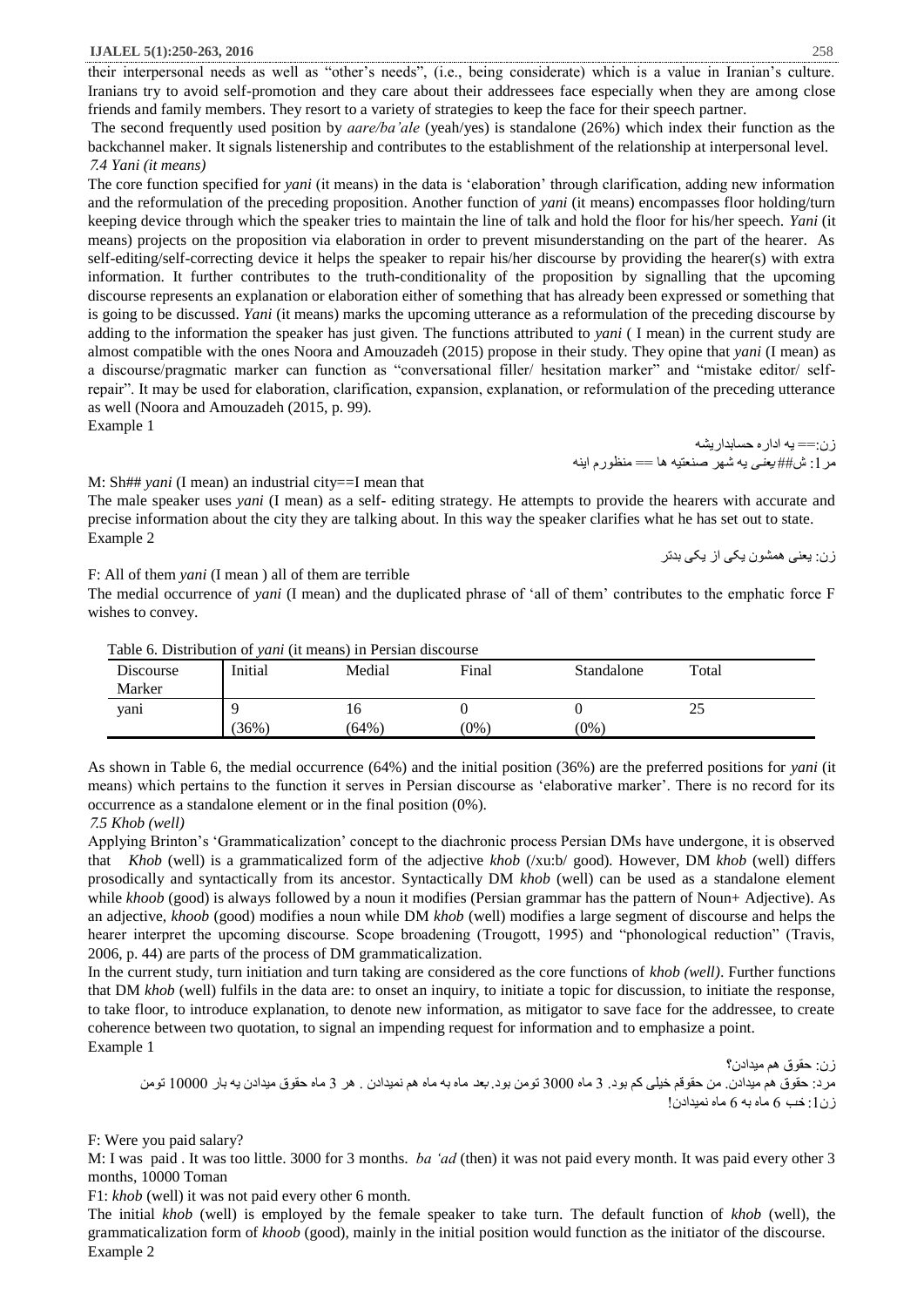F: I started to become bald doctor. These (she shows her hair) are artificial. It is wig. [laughing]

M: there was a lady, you could see her scalp

F: *khob* (well) I don't like to be the same. I wanna prevent.

Here *khob* (well) is used by F to introduce her explanations. In this way she provides the listeners with the rationale behind her insistence on the treatment offered by M (the doctor). Halliday and Hassan (1976, p. 269) refer to this use of *khob* (well) as an introducer of "an explanatory comment".

The following is the distributional pattern of DM *khob* (well) in the present corpus.

Table 7. Distribution of *khob* in Persian discourse

| Table 7. Distribution of <i>Milly</i> in Fersian discourse |             |         |         |            |       |  |
|------------------------------------------------------------|-------------|---------|---------|------------|-------|--|
| Discourse<br>marker                                        | Initial     | Medial  | Final   | Standalone | Total |  |
| khob                                                       | ∠∠<br>(88%) | $(8\%)$ | $(0\%)$ | $4\%$      | رے    |  |

As Table 7 shows *khob* is profoundly (88%) used in the initial position while no final occurrence is recorded for it. Thus, the initial position could be considered as a preferred position for *khob* (well) which contributes to its default function as topic initiator/turn taker.

#### <sup>7</sup>*.6 Vali (but)*

Given the fact that non-DM conjunction *vali* (but) when used as DM maintains many of its conjunctive features, distinguishing between these functions is not readily practical. In some ways *vali* (but) seems to be intermediary as a conjunctive element on the one hand and a marker of discourse on the other hand. In other words, its functions at sentence and discourse levels overlap where the implied contrast meaning is identical. In this study the core function specified for *vali* (but) at discourse level is to show adversative/contrast relationships between preceding and succeeding propositions. It helps the speaker to carry out the comparison job as well. *Vali* (but) marks the succeeding information as counter-expected. It contributes to the line of talk via elaboration as a counter point of view. By employing *vali* (but) the speaker is able to change the flow of talk in the opposite direction. Furthermore, it mitigates the face-threatening act of non-alignment by providing some contrastive features of the preceding proposition. In other words, a speaker can use DMs in the medial position to signal that there is an adversive relationship between the preceeding and succeding proposition.

Example 1

زن:== ببخشید من گفتم " اون یکی بیشتر بهت میاد" مرد: دارم ولی من دوس دارم بدتره رو بپوشم امروز

F: = sorry. I told "that one fits you much more".

M: I have, *vali (but)* I do like to put on the worst one today.

The DM *Vali (but)* above creates an adversative relationship between two verbal phrases: 'daram' (I have) and 'dos daram' (I like) by adding an opposite dimension to the preceding proposition while the male speaker talks about his preferred dressing style.

Example 2

زن: نیرو گرفتن؟ مرد: نیرو گرفتن ولی قرار شد مشخص شه بخوان یا نخوان

# F: Has the intake been started?

M: They did intake *vali* (but) the head quarter is going to announce whether they need or not. *Vali* (but) does not always do the mechanical work of contrasting propositions. In such cases as above it helps the speaker to continue the line of talk and add new information by providing a new facet of the proposition.

| Table 8. Distribution of <i>vali</i> (but) in Persian discourse |         |        |         |            |       |  |  |
|-----------------------------------------------------------------|---------|--------|---------|------------|-------|--|--|
| Discourse                                                       | Initial | Medial | Final   | Standalone | Total |  |  |
| Marker                                                          |         |        |         |            |       |  |  |
| vali                                                            |         | 10     |         |            |       |  |  |
|                                                                 | $23\%$  | $77\%$ | $(0\%)$ | $(0\%)$    |       |  |  |

# Table 8. Distribution of *vali* (but) in Persian discourse

As illustrated in Table 8 *vali* (but) frequently appears in the medial position which accounts for the contrast relationship it establishes between the preceding and succeeding propositions at local level. Likewise, the initial occurrence which according to the table is the second frequently used position for *vali* (but) pertains to the adversative sense it implies between propositions at global level. Owing to the function *vali* (but) has in discourse, no final and standalone usage are recorded for it.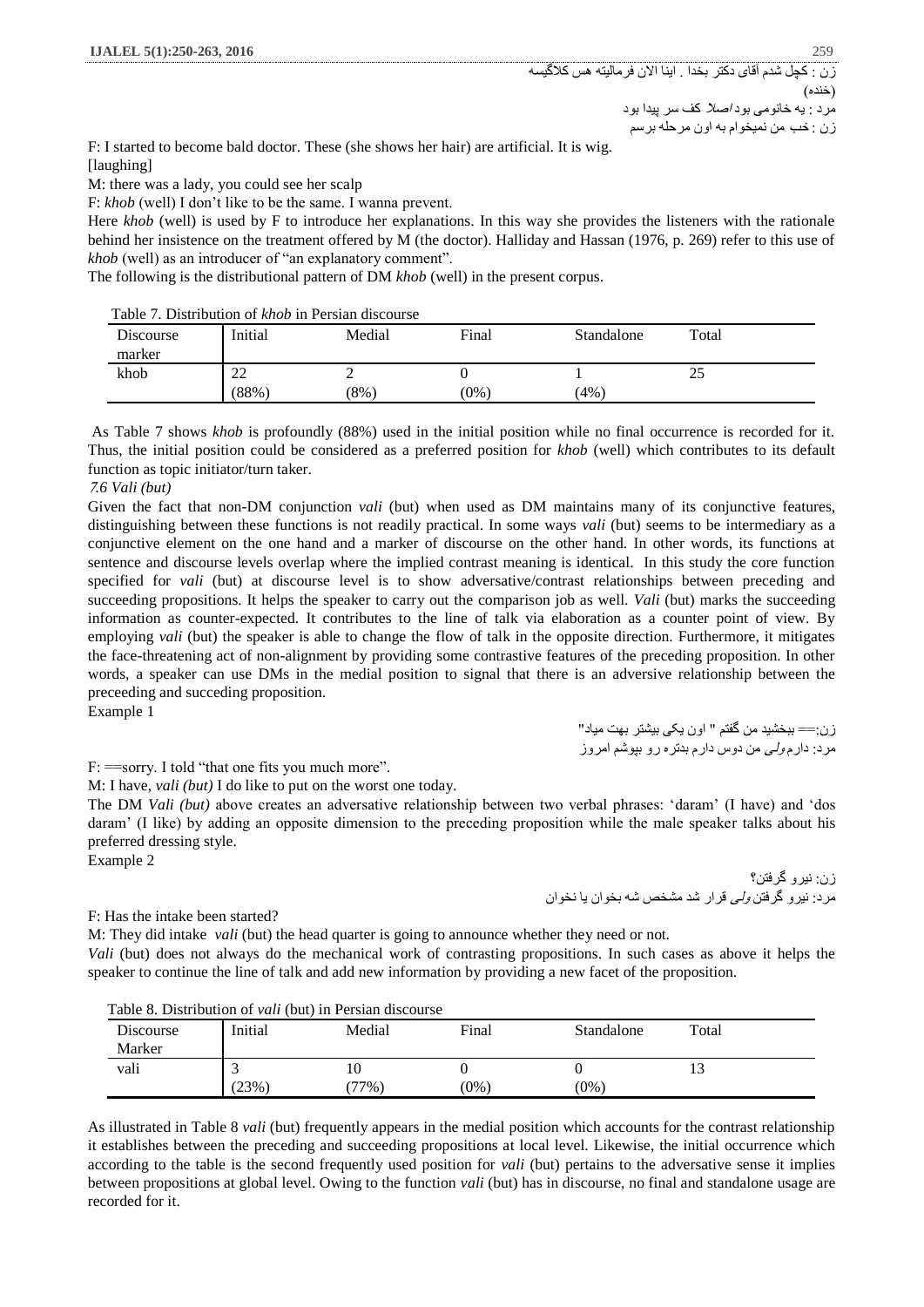<sup>7</sup>*.7 Haalaa/Alaan (now)*

In the present research, turn initiation is the default function of *haalaa/alaan* (now). As approximators, *haalaa/alaan*  (now) break the lines between past (event time) and present (discourse time). They are used to buy time/hold the floor as well. They contribute to the elaboration on topic via reformulation of the preceding proposition. Moreover, they contribute to the coherence between two propositions.

Example 1

زن: == همین که صدمه نزنه زیره پاتو نکشه ==میشه آدم خوب== مر د<u>1</u>: *نه نه ==ببین* مرد 2: حالا نمیخواد برات خوبی بکنه کاری بکنه

M: *haalaa* (now) it is not necessary to help you, to do something for you.

The initial *haalaa* (now) helps M2 to take the floor in order to continue the flow of talk by elaborating on the topic. It fulfills turn taking and floor holding function simultaneously. Example 2

زن: اونایی که اونجان هوای این آدمو داشته باشن خیلی هم آدم معتبریه . من تضمینش میکنم آدم با سوادیه مرد: باید باهاش کارکرد باید باهاش کارکرد زن: حاال خیلی یادگیریش خوبه معماری خونده ولی سواد ادبیاتش خوبه

F: *haalaa* (now) he has aptitude for learning. He is architecture graduate *vali* (but) his literature knowledge is good. The *haalaa*- prefaced (now) utterance above is the succession of the proposition the female speaker has already initiated. *Haalaa* (now) in this context serves the textual function of creating coherence among two propositions while she tries to satisfy the male speaker by providing some information about the eligibility of the fellow she has recommended for the new job position. The elimination of *vali* (but) shows that in medial position it contributes to the semantic meaning of the proposition and its omission will leave the utterance semantically damaged. Apparently the use of non-DM *vali* (but), in this context, helps the female speaker to refer to the existing contrast between the preceding and succeeding propositions.

Table 9. Distribution of *haalaa/ alaan* (now) in Persian discourse

| <b>Table 5. Distribution of <i>Huddully diddn</i></b> (flow) in Fersian discourse |         |          |         |            |       |  |
|-----------------------------------------------------------------------------------|---------|----------|---------|------------|-------|--|
| Discourse                                                                         | Initial | Medial   | Final   | Standalone | Total |  |
| Marker                                                                            |         |          |         |            |       |  |
| Haalaa/                                                                           |         |          |         |            |       |  |
| alaan                                                                             | (69%)   | $(31\%)$ | $(0\%)$ | $(0\%)$    |       |  |

With reference to Table 9, *haalaa/ alaan* (now) in the initial and medial occurrences are the only recorded positions, while no use in the final position or as a standalone element is found for them.

#### <sup>7</sup>*.8 Bebin (look)*

Although *bebin* (look), the imperative verb forms, are not necessarily an instruction from the speaker to make the hearer to see/look at something, what is significant about these DMs is that they bear some resemblance to their grammatical function. Thus, the function of *bebin* (look) as attention getter/discourse highlighter could be traced back to the sense they carry as the imperative verb form at sentence level. It is therefore not their lexical meaning rather their grammatical function to get the attention of the addressee that is borrowed for discourse work and is considered as the core function for them in this study. In addition to their function as attention-seeker, *bebin*(look) is used to highlight some elements in the turn the speaker is about to take, to foreground the upcoming proposition, to create interpersonal solidarity, to bracket and mark the upcoming talk as being salient and to seek the hearer's attention.

Example1

مرد: معدل فوقمون خوب. اینجا درس خوندیم. مقاله دادیم 2 تا زن: ببین اصال این ربطی به دانشکده نداره من اتفاقا با یکی از == استادام حرف زدم

F: *bebin (look)* it has nothing to do with the school. I, by chance, was talking with == a professor of mine.

The use of *bebin* (look) as a discourse highlighter signals the saliency of information. The linguistic form of *bebin* (look/see) is not based on a 'seeing' root per se. It is purely an attention- getting marker. The highlighting function of *bebin* (look) as Fairbank (2009) states has the effect of confirming a pre-existing belief or condition put forth by the speaker, something that perhaps has not been already appreciated or observed by interlocutors. The attention-getting function of *bebin* (look) is similar to the function 'look' performs in English discourse.

Example 2

زن:1 == م## مگه ریزش داره حاال؟ زن:2 هروقت شد اونجوری برو پیش دکتر زن:3 ببین من یه دوره درمانی پیش دکتر رفتم قرص و آمپول داد. خیلی بهتر شده بودم. آالن دوباره کم شده بعد==

F: *bebin* (look) I was under medication. I took some pills and injection. It was much better.

The hearer-oriented initially occurring *bebin* (look) in the above is not only used as a device to foreground the upcoming information but also to create solidarity between the speaker and addressee(s).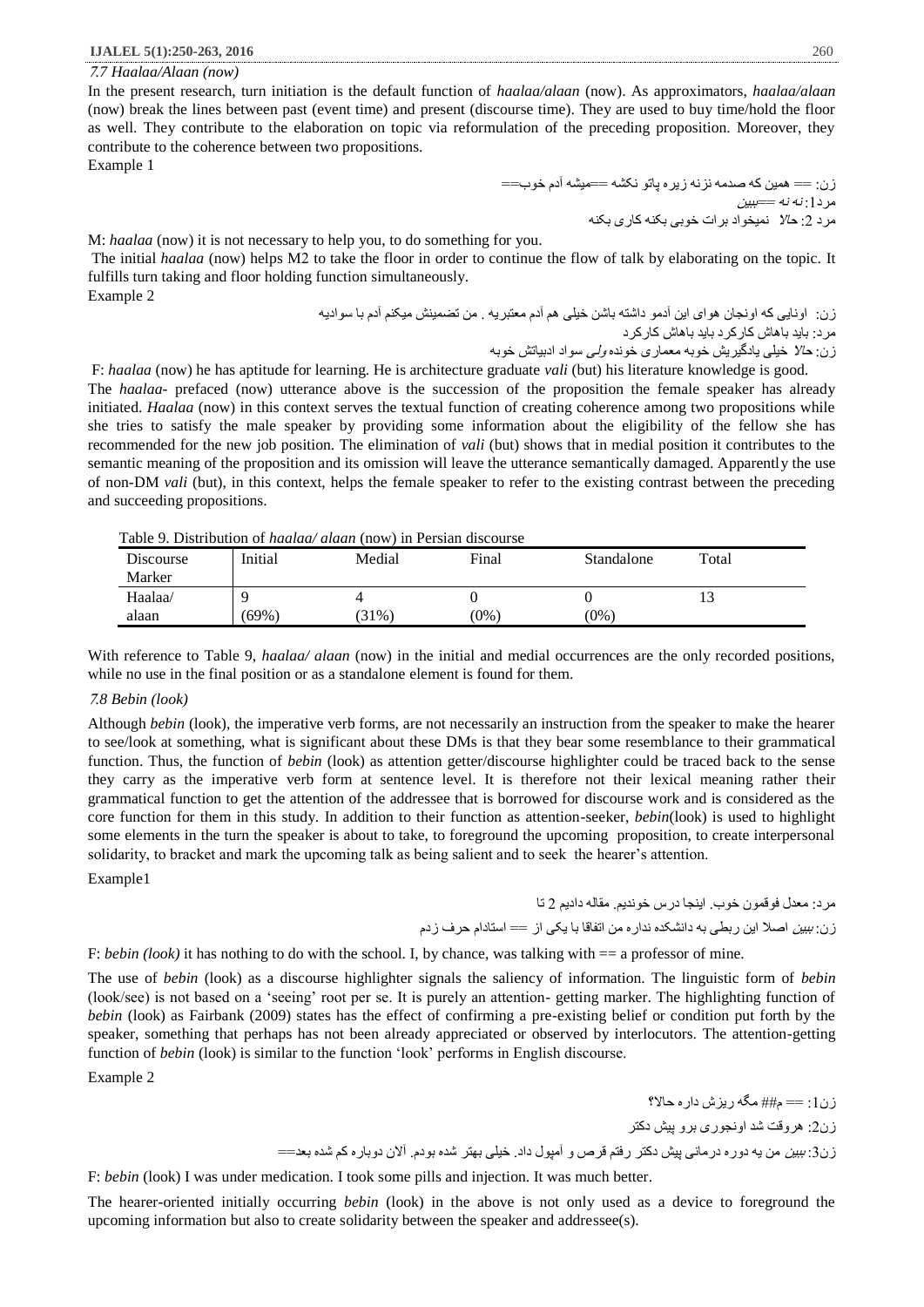| Table 10. Distribution of <i>bebin</i> (look) in Persian discourse |              |         |         |         |            |       |
|--------------------------------------------------------------------|--------------|---------|---------|---------|------------|-------|
|                                                                    | Discourse    | Initial | Medial  | Final   | Standalone | Total |
|                                                                    | Marker       |         |         |         |            |       |
|                                                                    | <b>Bebin</b> | 10      |         |         |            |       |
|                                                                    |              | (84%)   | $(8\%)$ | $(0\%)$ | $(8\%)$    |       |

Table 10 illustrates the position of *bebin* (look) in Persian discourse. As it could be read, there is no record for the final occurrence of *bebin* (look). Functioning as an attention-getting marker bears out the final absence of *bebin* (look) in the discourse.

#### <sup>7</sup>*.9 Aslan (never/by no means)*

In the literal sense, as an adverb of frequency, *aslan* (never) acts on specific elements of the sentence in a way that *aslan* (not at all/by no means) as DM does not*.* In the recorded data, there is no token of the literal use of *aslan* (never) as an 'adverb of frequency'. A noteworthy fact is that in the grammaticalization process *aslan* (never/not at all) as DM has changed to the extent that it must be considered as a 'homonym' to *aslan* (not at all/by no means)and as an adverb of frequency. Through the grammaticalization process, *aslan* (never) maintains its prosodic properties but loses the semantic function as an adverb of frequency. The default function defined for *aslan* (by no means/not at all) in this study is the emphasis on the propositional meaning of the discourse'. It is used to strengthen a particular point made in the proposition. Furthermore, it contributes to the maintenance of the flow of talk as filler, to initiate turn and as a selfediting device through reformulation of the preceding proposition. It contributes to the turn-taking effort of the speaker as well.

Example 1

مرد: آقا بنده دوس ندارم. اصال نمیدونم دوست دارم **گونی** بپوشم دوس دارم نمی دونم فالن بپوشم . زن:== ببخشید من نگفتم اصال گفتم " اون یکی بیشتر بهت میاد"

F: ==sorry I didn't say, *aslan* (never/not at all) I told "that one fits you much more". The medially used *aslan* (never/ not at all) functions as a self-editing device employed by the female speaker. It has a clarifying function but not via exemplification. Apparently, by using *aslan* (never/not at all) the female speaker attempts to reformulate her proposition.

Example 2

زن: نه اونا واقعا ا## ی نیستن. اونا ن##ین مرد: نه ن## ها فرق می کنن. اصال ما جزو ی## حسابش میکنیم

F: *na (no)* actually they are not from I##. They are from N##.

M: *na (no)* N##ies are different. *Aslan* (not at all) we are considering N## as a part of Y##. M1's disagreement with M2 is conveyed by the initial occurrence of *na* (no) in the first segment. In the same line *aslan*  (not at all/ by no means) in the initial position of segment 2 has emphatic function at textual level.

| l'able 11. Distribution of <i>aslan</i> (never/not at all) in Persian discourse |         |          |         |            |       |  |  |
|---------------------------------------------------------------------------------|---------|----------|---------|------------|-------|--|--|
| Discourse                                                                       | Initial | Medial   | Final   | Standalone | Total |  |  |
| Marker                                                                          |         |          |         |            |       |  |  |
| aslan                                                                           |         |          |         |            |       |  |  |
|                                                                                 | (50%)   | $(50\%)$ | $(0\%)$ | $(0\%)$    |       |  |  |

Table 11. Distribution of *aslan* (never/not at all) in Persian discourse

From Table 11, it is inferred that *aslan* (by no means/not at all) appears in the initial and medial positions equally. However, there is no record for its final and standalone occurrence.

#### **8. Concluding Remarks**

In their everyday interactions, Persian speakers frequently use with ease lexical items such as; *na/na baba* (no/no daddy)*, bebin* (look), *aare* (yeah), *haalaa* (now)*, vali (but), aslan* (by no means) and *dige* (no English counterpart)*.*  However, when it comes to defining and specifying their discoursal functions, they remain "mystery particles" (Longacre, 1976, p. 468). While Persian linguistics focuses on the propositional content of the above mentioned lexical items at sentence level e.g., *na* (no) and *aaree* (yeah) as responses to question and answer adjacency pair, *bebin* (look) as an imperative verb form, *vali* (but) as conjunction, *haalaa/alaan*(now) as temporal deictic, the pragmatic functions they perform at discourse level have been neglected.

This paper was an attempt to scrutinize the semantic and pragmatic meanings of the most common Persian DMs with their various functions at the textual and interactional levels in spoken language. Furthermore, it discussed the possible path of grammaticalization some of Persian words went through to function as DM.

In terms of Persian DMs positions in discourse, it is observed that 135 uses of DMs are utterance-initial, 81 are utterance-medial and 21 occurred in the final position indicative of Persian DMs strong proclivity to occupy in the initial position. Apparently, this initial occurrence contributes to the smooth negotiation of turns in conversation by connecting the new turn to the previous discourse, mitigating the force of upcoming speech acts and helps the speaker to take turn and keep it. This finding is in line with the syntactic feature Brinton (1996) attributes to DMs when he asserts that the initial position is optimal for the DMs occurrence. The results further validates Muller's (2005, p. 5) account of DMs position as he states that DMs are supposed to appear "at the beginning of a discourse unit".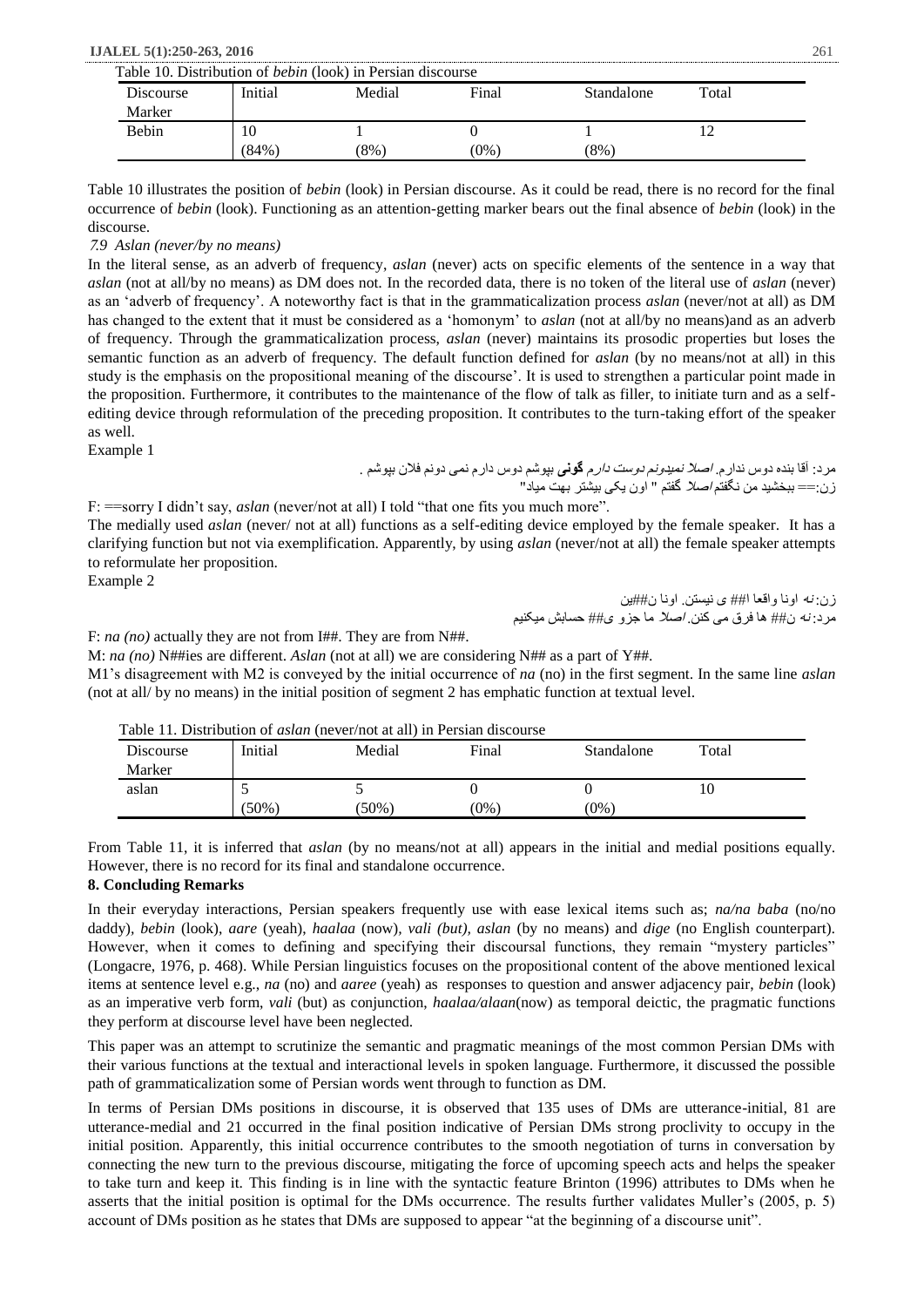#### **9. Implications/ Contributions of the Study**

Although this study presents the speech of a small group of the Persian community, it could be of use in indexing direction for other researches in the area of oral Persian discourse in the first place. Secondly, given the fact that the development of the structured corpus is a requirement for any given language, the data collected for the present study could be used as a part of Persian Spoken Language Corpus (PSLC). It provides the scholars, who are dealing with oral discourse in Persian and seeking for the patterns of actual language usage, with authentic materials.

Thirdly, the data-driven functional typology developed for Persian DMs in the present study has implications for Persian discourse analysts in describing DMs and interpreting their functions. Indeed the proposed list of Persian DMs (see Table 2) invites some challenging comparisons for those researchers who study DMs and seek their functions in discourse. In a language like Persian where no documented list of DMs is available, the suggested list of DMs can act as the 'North Star' that is used for navigating related studies. Furthermore, the already growing cross-linguistic body of studies on DMs can make use of the findings of the present study to widen our understanding of their discourse behaviour to find out the similarities/differences among languages.

Inasmuch as Persian DMs have been absent in the dictionary entries and grammar books, the results of this study provide a new approach towards understanding their significances in language especially in spoken discourse. Moreover, it is hoped that the findings of the current study is used as a yardstick in the learning and teaching of Persian language. The results of this study could be used for raising learner's pragmatic awareness in the use of DMs in the pedagogical sense. One of the manifestations of the language learners' discourse competency is in their ability to use DMs appropriately and effectively. As Fraser (1988, p. 22) argues "the absence of the DM does not render a sentence ungrammatical and/or unintelligible. It does, however, remove a powerful clue about what commitment the speaker makes regarding the relationship between the current utterance and the prior discourse." Therefore, the pedagogical contribution of this research would be for course and syllabus designers. They could corporate the findings in the content of textbooks by focusing on spoken discourse and the significance of DMs in fulfilling the speakers' intended meaning.

#### **References**

Abraham,W. (Ed.) (1991). *Discourse Particles in German: How does their illocutive force come about?* Amsterdam: John Benjamins.

Alami, M. (2015). Pragmatic Functions of Discourse Markers: A review of related Literature. *International Journal on Studies in English Language and Literature*, *3*(3), 1-10.

Andersen, G. (2001). *Pragmatic Markers of Sociolinguistic Variation: A Relevance –theoretical approach to the language of adolescent.* Amsterdam: John Benjamins.

Bahrami, A. (1992). English Discourse Markers and their impact on the reading comprehension of Persian EFL students. M.A. Thesis. Allameh Tabataba'i University. Tehran, Iran.

Blakemore, D. (1989). Denial and contrast: A relevance theoretical analysis of 'but'. *Linguistics and Philosophy*, *12,* 15-37.

Bolden, G.B. (2008). Reopening Russian conversations: The discourse particle-to and the negotiation of interpersonal accountability in closings. *Human Communication Research*, 34, 99-136.

Brinton, L. (1990). The development of discourse markers in English: Historical linguistics and philology. In J. Fisiak, (Ed.)*Trends in Linguistics, Studies and Monographs*( 45-71), Berlin and New York: Mouton de Gruyter, 45-71.

Brinton, L. (1996). *Pragmatic Markers in English: Grammaticalization and Discourse Functions*. Berling and New York: Mouto de Gruyter.

Brinton, L. (2008). *The Comment Clause in English Syntactic Origins and Pragmatic Developments* (Studies in English Language). Cambridge: CUP.

Dabirmoghadam, M.(2002). Discourse Markers. *Pazhuhesh-E- Zabanha-ye Khareji*, *12*, 55-76.

Eggins, S. and Slade, D. (1997). *Analyzing Casual Conversation*. London: equinox.

Erman, B. (1987). *Pragmatic Expressions in English: A study of 'you know', 'you see' and 'I mean' in face –to- face conversation*. Stockholm: Almqvist and wiksell.

Eslami, Z.R. and Eslami-Rasekh, A. (2007). Discourse markers in academic lectures. *Asian EFL Journal*, *9*(1), Article 2.

Fraser, B. (1990). An approach to discourse marker. *Journal of Pragmatics, 14,* 383-395.

Fujita, Y. (2001) Functions of discourse markers in Japanese. *Texas Papers in Foreign Language Education*, *6*(1), 147- 162.

Goddard, A. and Meanpatterson, L. (2000).*Language and Gender*. London: Rutledge.

Halliday, M., & Hasan, R. (1976). *Cohesion in English*. Harlow: Longman.